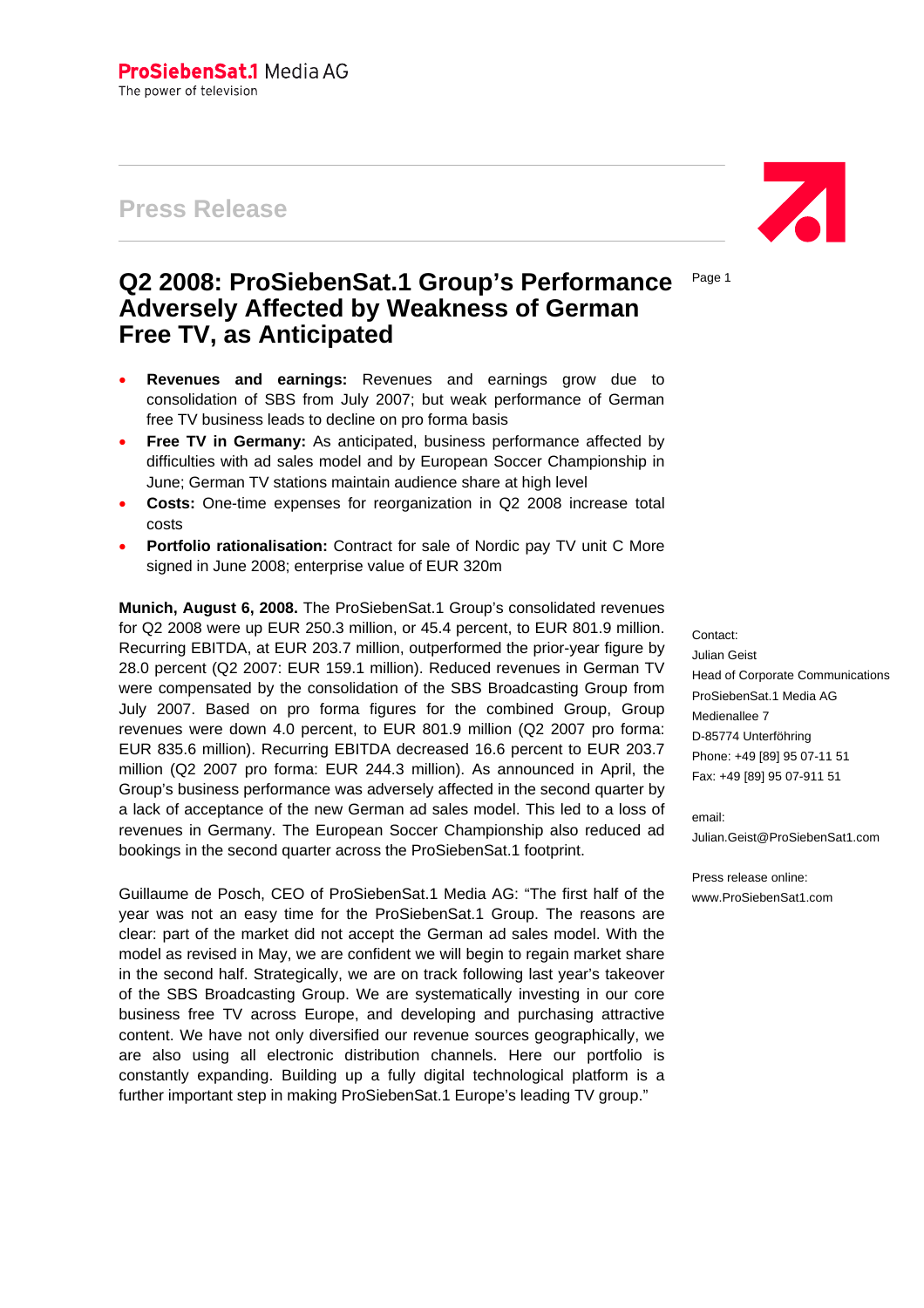

## **Business performance in Q2 2008: SBS consolidated since July 2007** Page 2 of 4

The ProSiebenSat.1 Group's consolidated revenues rose by 45.4 percent in Q2 2008, to EUR 801.9 million. The first consolidation of SBS, with a contribution of EUR 293.0 million, contributed a significant part of the total revenue increase of EUR 250.3 million. Recurring EBITDA was EUR 203.7 million, outperforming the previous year's figure by EUR 44.6 million, or 28.0 percent. The first consolidation of SBS contributed EUR 76.5 million to earnings. EBITDA increased by 19.2 percent, to EUR 189.3 million (Q2 2007: EUR 158.8 million).

#### **Earnings in Q2 2008: Pro forma figures for 2007**

Based on a pro forma calculation for the second quarter, recurring EBITDA was down 16.6 percent to EUR 203.7 million (Q2 2007 pro forma: EUR 244.3 million). EBITDA, at EUR 189.3 million, was 17.7 percent below the previous year's equivalent (Q2 2007 pro forma: EUR 229.9 million). Lower revenues reduced the consolidated operating profit. Higher costs also affected the figure. Total costs rose by EUR 15.7 million overall, to reach EUR 657.2 million. This figure includes non-recurring costs of EUR 18.8 million (Q2 2007 pro forma: EUR 15.5 million) that mainly arose in the second quarter because of reorganization measures and portfolio adjustments.

#### **Segment performance in Q2 2008**

- **Free TV in German-Speaking Europe segment:** External revenues decreased by EUR 43.5 million, or 8.8 percent, to EUR 452.3 million. As anticipated, difficulties in the German TV business had an impact on profits for the quarter. In Austria, the ProSiebenSat.1 Group saw TV advertising revenues grow. In Switzerland, despite negative effects on Group TV advertising revenues due to Euro 2008, the figure held steady at last year's level. Part of the decline in revenues in the German market was compensated by savings on operating costs. Recurring EBITDA was down 22.3 percent, to EUR 115.8 million (Q2 2007: EUR 149.1 million). Despite the European Soccer Championship, the German stations maintained a high audience share of 29.0 percent (Q2 2007: 29.5 percent).
- **Free TV International segment:** Based on a pro forma calculation, external revenues in the international free TV business rose by 2.8 percent, to EUR 214.7 million (Q2 2007 pro forma: EUR 208.9 million). Most of the increase came from higher advertising revenues. Additionally, higher distribution proceeds and the new stations launched last year also sped up revenue growth. But an increase in operating costs caused recurring EBITDA to decline 11.4 percent to EUR 54.4 million (Q2 2007 pro forma: EUR 61.4 million). Particular factors were higher programming costs and startup costs for new stations. EBITDA, at EUR 53.6 million, was up 16.8 percent from the previous year's figure (Q2 2007 pro forma: EUR 45.9 million). The prior-year figure includes one-time expenses from the integration of ProSiebenSat.1 and SBS.
- **Diversification segment:** Based on a pro forma comparison, external revenues rose by EUR 4.0 million, or 3.1 percent, to EUR 134.9 million. Recurring EBITDA was down EUR 1.1 million, to EUR 32.5 million (–3.3 percent). EBITDA decreased EUR 0.3 million, to EUR 35.7 million (–0.8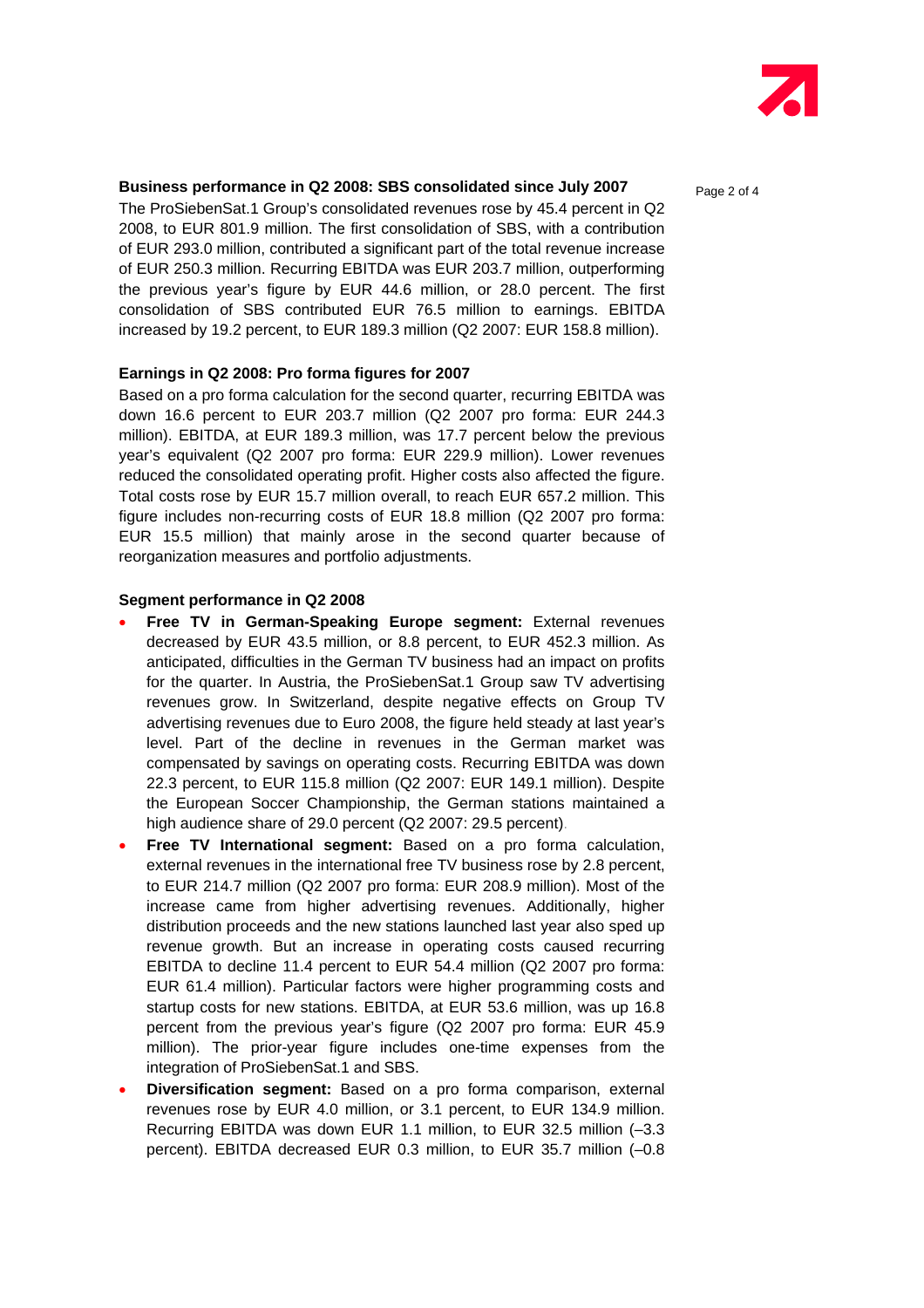

percent). The decline in profits was caused in part by lower call  $TV$   $_{\text{Paqe 3 of 4}}$ revenues from 9Live in Germany.

#### **Outlook for 2008**

ProSiebenSat.1 continues to target a recurring EBITDA for 2008 at a similar level to the reported pro forma figures for 2007, despite difficulties in the German market. Efficiency enhancements and synergies from the integration of SBS and ProSiebenSat.1 will contribute here. CEO Guillaume de Posch says "Any long-term forecast for the TV advertising market must be tentative. We would like to emphasise that our profit target depends on trading conditions which are more than usually uncertain. This is partly due to low visibility in the advertising market, and partly to the overall economic development of the countries in which we operate." Nevertheless, CEO Guillaume de Posch sees the Group on the right track in terms of both operations and strategy. "We have taken decisive action to streamline our portfolio and improve our competitiveness in the German market. Through Group-wide efficiency enhancement programs, we plan to save EUR 70 million on costs this year against the originally budgeted figures. We expect to realize our efficiency targets in the second half, and generate significant savings, without jeopardizing our long-term growth objectives."

The Group is aiming to reduce its financial debt both out of growing profits and out of the proceeds from divestments. Subject to approval by the antitrust authorities, the sale of C More, at an enterprise value of about EUR 320 million, is expected to close in the second half of the year.